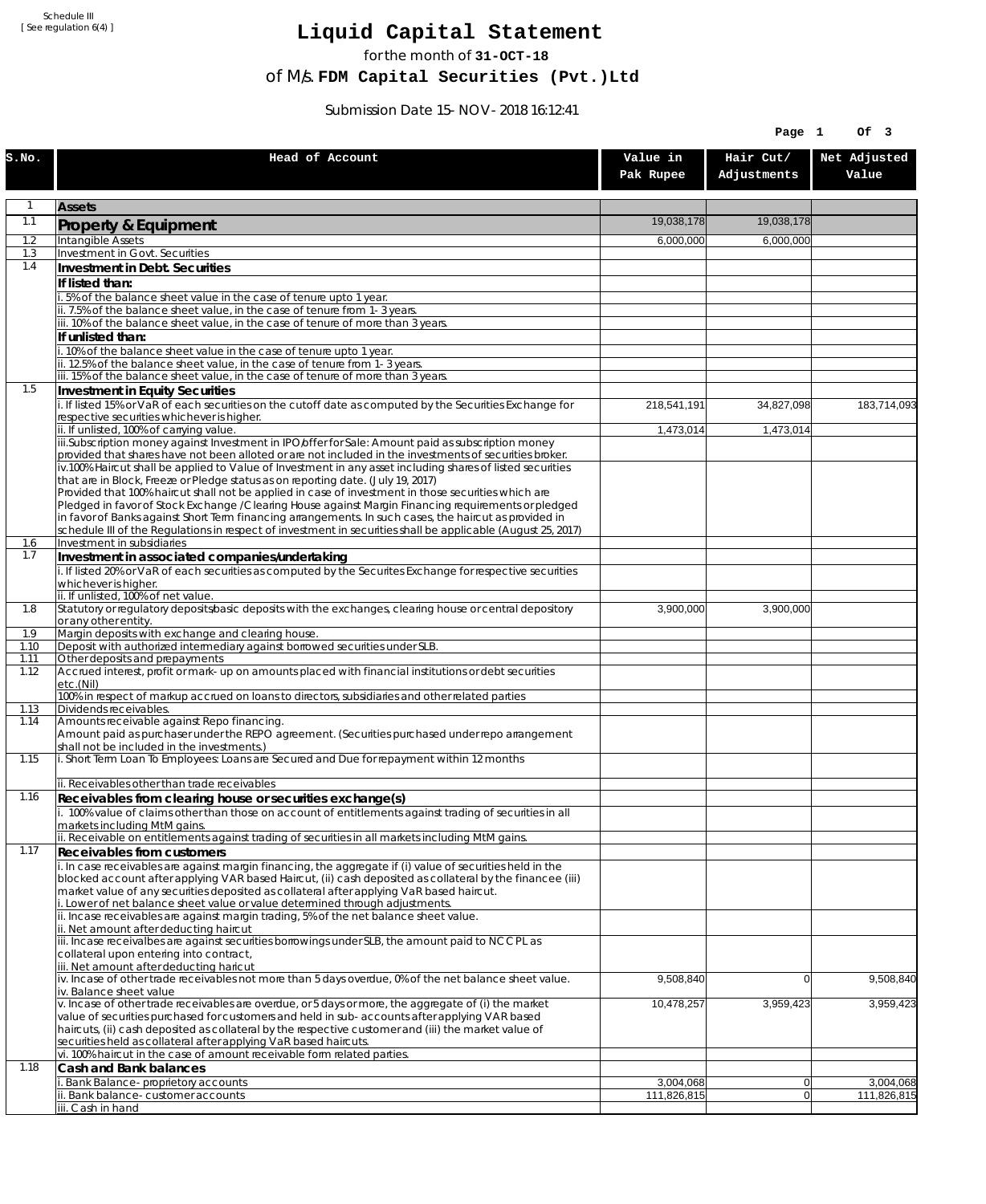Schedule III [ See regulation 6(4) ]

## **Liquid Capital Statement**

for the month of **31-OCT-18**

of M/s. **FDM Capital Securities (Pvt.)Ltd**

Submission Date 15-NOV-2018 16:12:41

|                |                                                                                                                                                                                                                                                                                                                                                                                                                                                                                                                                                                                                                                                                                                                             |                       | Page 2                   | Of 3                  |
|----------------|-----------------------------------------------------------------------------------------------------------------------------------------------------------------------------------------------------------------------------------------------------------------------------------------------------------------------------------------------------------------------------------------------------------------------------------------------------------------------------------------------------------------------------------------------------------------------------------------------------------------------------------------------------------------------------------------------------------------------------|-----------------------|--------------------------|-----------------------|
| S.NO.          | Head of Account                                                                                                                                                                                                                                                                                                                                                                                                                                                                                                                                                                                                                                                                                                             | Value in<br>Pak Rupee | Hair Cut/<br>Adjustments | Net Adjusted<br>Value |
| 1.19           | <b>Total Assets</b>                                                                                                                                                                                                                                                                                                                                                                                                                                                                                                                                                                                                                                                                                                         | 383,770,363           | 69,197,713               | 312,013,239           |
| $\overline{2}$ | Liabilities                                                                                                                                                                                                                                                                                                                                                                                                                                                                                                                                                                                                                                                                                                                 |                       |                          |                       |
| 2.1            | Trade Payables                                                                                                                                                                                                                                                                                                                                                                                                                                                                                                                                                                                                                                                                                                              |                       |                          |                       |
|                | Payable to exchanges and clearing house<br>. Payable against leveraged market products                                                                                                                                                                                                                                                                                                                                                                                                                                                                                                                                                                                                                                      |                       |                          |                       |
|                | iii. Payable to customers                                                                                                                                                                                                                                                                                                                                                                                                                                                                                                                                                                                                                                                                                                   | 111,303,586           | $\overline{0}$           | 111,303,586           |
| 2.2            | <b>Current Liabilities</b>                                                                                                                                                                                                                                                                                                                                                                                                                                                                                                                                                                                                                                                                                                  |                       |                          |                       |
|                | Statutory and regulatory dues<br>ii. Accruals and other payables                                                                                                                                                                                                                                                                                                                                                                                                                                                                                                                                                                                                                                                            |                       |                          |                       |
|                | ii. Short-term borrowings                                                                                                                                                                                                                                                                                                                                                                                                                                                                                                                                                                                                                                                                                                   | 71,129,949            | $\overline{0}$           | 71,129,949            |
|                | iv. Current portion of subordinated loans<br>v. Current portion of long term liabilities                                                                                                                                                                                                                                                                                                                                                                                                                                                                                                                                                                                                                                    |                       |                          |                       |
|                | vi. Deferred Liabilities                                                                                                                                                                                                                                                                                                                                                                                                                                                                                                                                                                                                                                                                                                    |                       |                          |                       |
|                | vii. Provision for bad debts                                                                                                                                                                                                                                                                                                                                                                                                                                                                                                                                                                                                                                                                                                |                       |                          |                       |
|                | viii. Provision for taxation<br>ix. Other liabilities as per accounting principles and included in the financial statements                                                                                                                                                                                                                                                                                                                                                                                                                                                                                                                                                                                                 |                       |                          |                       |
| 2.3            | Non-Current Liabilities                                                                                                                                                                                                                                                                                                                                                                                                                                                                                                                                                                                                                                                                                                     |                       |                          |                       |
|                | i. Long-Term financing                                                                                                                                                                                                                                                                                                                                                                                                                                                                                                                                                                                                                                                                                                      |                       |                          |                       |
|                | a. Long-Term financing obtained from financial instituion: Long term portion of financing obtained from<br>a financial institution including amount due against finance lease                                                                                                                                                                                                                                                                                                                                                                                                                                                                                                                                               |                       |                          |                       |
|                | b. Other long-term financing                                                                                                                                                                                                                                                                                                                                                                                                                                                                                                                                                                                                                                                                                                | 2,500,000             | $\overline{0}$           | 2,500,000             |
|                | ii. Staff retirement benefits<br>iii. Advance against shares for Increase in Capital of Securities broker: 100% haircut may be allowed in                                                                                                                                                                                                                                                                                                                                                                                                                                                                                                                                                                                   |                       |                          |                       |
|                | respect of advance against shares if:                                                                                                                                                                                                                                                                                                                                                                                                                                                                                                                                                                                                                                                                                       |                       |                          |                       |
|                | a. The existing authorized share capital allows the proposed enhanced share capital                                                                                                                                                                                                                                                                                                                                                                                                                                                                                                                                                                                                                                         |                       |                          |                       |
|                | b. Boad of Directors of the company has approved the increase in capital<br>c. Relevant Regulatory approvals have been obtained                                                                                                                                                                                                                                                                                                                                                                                                                                                                                                                                                                                             |                       |                          |                       |
|                | d. There is no unreasonable delay in issue of shares against advance and all regulatory requirements                                                                                                                                                                                                                                                                                                                                                                                                                                                                                                                                                                                                                        |                       |                          |                       |
|                | relating to the increase in paid up capital have been completed.<br>e. Auditor is satisfied that such advance is against the increase of capital.                                                                                                                                                                                                                                                                                                                                                                                                                                                                                                                                                                           |                       |                          |                       |
|                | iv. Other liabilities as per accounting principles and included in the financial statements                                                                                                                                                                                                                                                                                                                                                                                                                                                                                                                                                                                                                                 |                       |                          |                       |
| 2.4            | Subordinated Loans                                                                                                                                                                                                                                                                                                                                                                                                                                                                                                                                                                                                                                                                                                          |                       |                          |                       |
|                | . 100% of Subordinated loans which fulfill the conditions specified by SECP are allowed to be deducted:<br>The Schedule III provides that 100% haircut will be allowed against subordinated Loans which fulfill the<br>conditions specified by SECP. In this regard, following conditions are specified:<br>a. Loan agreement must be executed on stamp paper and must clearly reflect the amount to be repaid<br>after 12 months of reporting period<br>b. No haircut will be allowed against short term portion which is repayable within next 12 months.<br>c. In case of early repayment of loan, adjustment shall be made to the Liquid Capital and revised Liquid<br>Capital statement must be submitted to exchange. |                       |                          |                       |
|                | ii. Subordinated loans which do not fulfill the conditions specified by SECP                                                                                                                                                                                                                                                                                                                                                                                                                                                                                                                                                                                                                                                |                       |                          |                       |
| 2.5            | <b>Total Liabilites</b>                                                                                                                                                                                                                                                                                                                                                                                                                                                                                                                                                                                                                                                                                                     | 184,933,535           | $\mathbf{0}$             | 184,933,535           |
| 3              | Ranking Liabilities Relating to:                                                                                                                                                                                                                                                                                                                                                                                                                                                                                                                                                                                                                                                                                            |                       |                          |                       |
| 3.1            | Concentration in Margin Financing                                                                                                                                                                                                                                                                                                                                                                                                                                                                                                                                                                                                                                                                                           |                       |                          |                       |
|                | The amount calculated client-to- client basis by which any amount receivable from any of the<br>financees exceed 10% of the aggregate of amounts receivable from total financees.                                                                                                                                                                                                                                                                                                                                                                                                                                                                                                                                           |                       |                          |                       |
| 3.2            | Concentration in securites lending and borrowing                                                                                                                                                                                                                                                                                                                                                                                                                                                                                                                                                                                                                                                                            |                       |                          |                       |
|                | The amount by which the aggregate of:                                                                                                                                                                                                                                                                                                                                                                                                                                                                                                                                                                                                                                                                                       |                       |                          |                       |
|                | (i) Amount deposited by the borrower with NCCPL<br>(Ii) Cash margins paid and                                                                                                                                                                                                                                                                                                                                                                                                                                                                                                                                                                                                                                               |                       |                          |                       |
|                | (iii) The market value of securities pledged as margins exceed the 110% of the market value of shares                                                                                                                                                                                                                                                                                                                                                                                                                                                                                                                                                                                                                       |                       |                          |                       |
| 3.3            | borrowed                                                                                                                                                                                                                                                                                                                                                                                                                                                                                                                                                                                                                                                                                                                    |                       |                          |                       |
|                | Net underwriting Commitments<br>(a) in the case of right issuse: if the market value of securites is less than or equal to the subscription                                                                                                                                                                                                                                                                                                                                                                                                                                                                                                                                                                                 |                       |                          |                       |
|                | price; the aggregate of:                                                                                                                                                                                                                                                                                                                                                                                                                                                                                                                                                                                                                                                                                                    |                       |                          |                       |
|                | (i) the 50% of Haircut multiplied by the underwriting commitments and<br>(ii) the value by which the underwriting commitments exceeds the market price of the securities.                                                                                                                                                                                                                                                                                                                                                                                                                                                                                                                                                   |                       |                          |                       |
|                | In the case of rights issuse where the market price of securities is greater than the subscription price, 5% of                                                                                                                                                                                                                                                                                                                                                                                                                                                                                                                                                                                                             |                       |                          |                       |
|                | the Haircut multiplied by the net underwriting<br>(b) in any other case: 12.5% of the net underwriting commitments                                                                                                                                                                                                                                                                                                                                                                                                                                                                                                                                                                                                          |                       |                          |                       |
| 3.4            | Negative equity of subsidiary                                                                                                                                                                                                                                                                                                                                                                                                                                                                                                                                                                                                                                                                                               |                       |                          |                       |
|                | The amount by which the total assets of the subsidiary (excluding any amount due from the subsidiary)<br>exceed the total liabilities of the subsidiary                                                                                                                                                                                                                                                                                                                                                                                                                                                                                                                                                                     |                       |                          |                       |
| 3.5            | Foreign exchange agreements and foreign currency positions                                                                                                                                                                                                                                                                                                                                                                                                                                                                                                                                                                                                                                                                  |                       |                          |                       |
|                | 5% of the net position in foreign currency. Net position in foreign currency means the difference of total<br>assets denominated in foreign cuurency less total liabilities denominated in foreign currency                                                                                                                                                                                                                                                                                                                                                                                                                                                                                                                 |                       |                          |                       |
| 3.6            | Amount Payable under REPO                                                                                                                                                                                                                                                                                                                                                                                                                                                                                                                                                                                                                                                                                                   |                       |                          |                       |
| 3.7            | Repo adjustment                                                                                                                                                                                                                                                                                                                                                                                                                                                                                                                                                                                                                                                                                                             |                       |                          |                       |